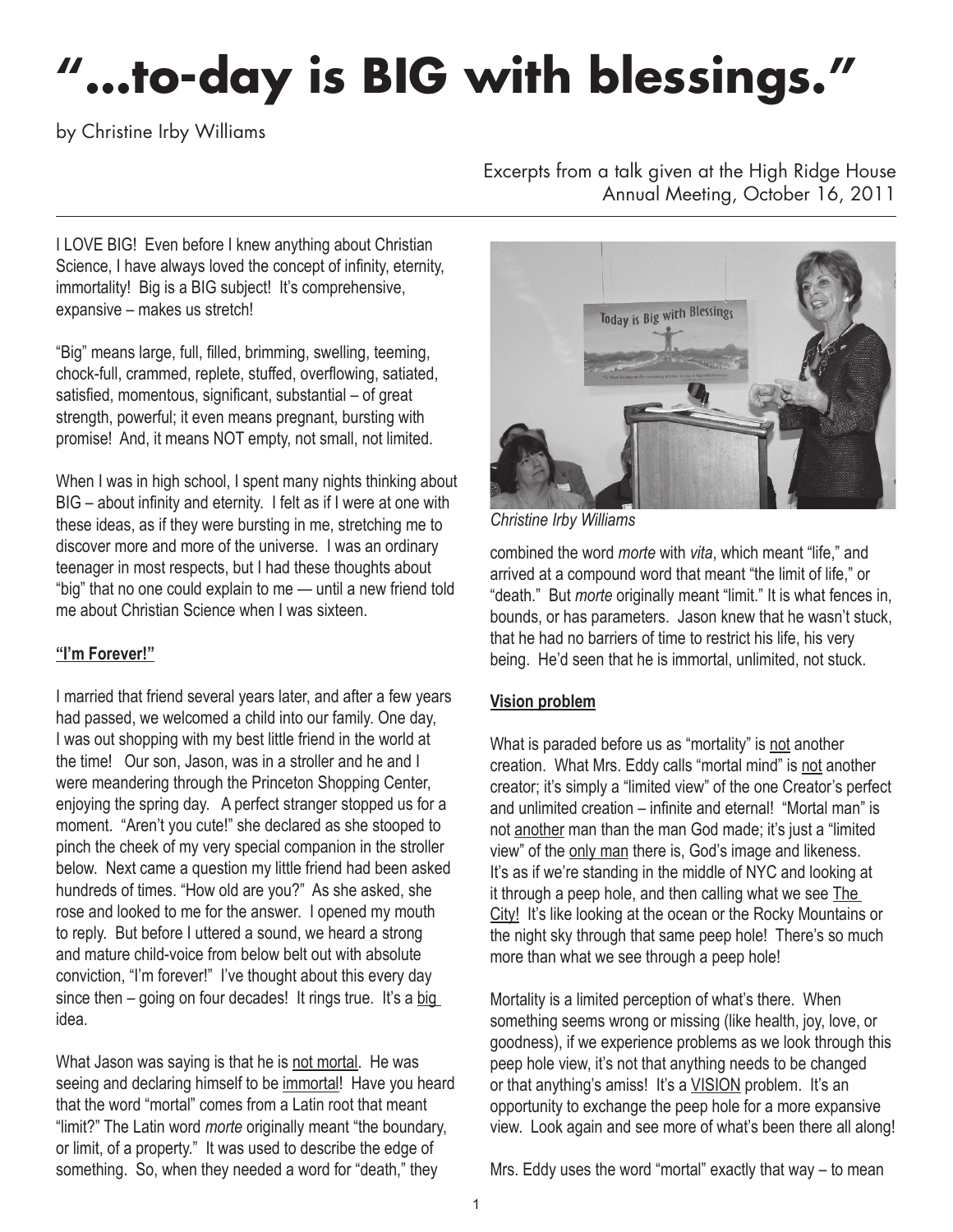a "limited" or "limiting" sense. She writes: *Mortal man has made a covenant with his eyes to belittle Deity with human conceptions. In league with material sense, mortals take limited views of all things.* (Science and Health 255: 11-14) [Emphasis added]

There's a great translation in The Message of a passage Paul wrote to the Corinthians (2 Cor. 6: 11-13): *Dear, dear Corinthians, I can't tell you how much I long for you to enter this wide-open, spacious life. Your lives aren't small, but you're living them in a small way. I'm speaking as plainly as I can and with great affection. Open up your lives. Live openly and expansively!*

Mrs. Eddy puts it simply when she says, *Man reflects infinity*… (S&H 258:11). And, *All is infinite Mind and its infinite manifestation…* (S&H 468:10-11). These are BIG ideas that STRETCH thought, as Mrs. Eddy says this Science does. As we go forward in Science, she says that thought becomes more "elastic"!!! Like Paul, she challenges us, again and again, to do our mental stretching exercises! I love this paragraph on page 128 of S&H: …*business men and cultured scholars have found that Christian Science enhances their endurance and mental powers, enlarges their perception of character, gives them acuteness and comprehensiveness and an ability to exceed their ordinary capacity. The human mind, imbued with this spiritual understanding, becomes more elastic, is capable of greater endurance, escapes somewhat from itself, and requires less repose. A knowledge of the Science of being develops the latent abilities and possibilities of man. It extends the atmosphere of thought, giving mortals access to broader and higher realms. It raises the thinker into his native air of insight and perspicacity.* [Emphasis added]

As we practice boundless thinking, our experience reflects this broader thought: *This scientific sense of being . . . confers upon man enlarged individuality, a wider sphere of thought and action, a more expansive love, a higher and more permanent peace.* (S&H 265) [Emphasis added]

This is BIG – not small, not bounded! It's bursting with practical implications! And it's healing. I tell someone every day, "You are not stuck" …

- in a mortal body
- in a dead-end job
- in an economic downturn
- in a world of discouraging news or
- in an earthly experience where there seems to be no way out.

You're not stuck in anything that God, divine Love, didn't make – and he didn't make anything that has limits! Every page of

the Bible and Science and Health is about this fact that there's nothing stuck in the kingdom!

#### **Blessings**

On the contrary, there are ALWAYS BIG blessings right at hand. Mrs. Eddy opens Science and Health with a great promise: *To those leaning on the sustaining infinite, to-day is big with blessings.* (S&H vii: 1-2) Think of that!

So what are these blessings that "to-day is big" with? I've always thought of them as the things God bestows upon His creation. The first statement in Science and Health has always said to me that those leaning on the sustaining infinite get to see, realize, experience all the goodness of God's creation – all the health, peace, love, joy, and wonder of living in the kingdom.

We hear about active blessings all through the Bible.

- God blesses His creation.
- Parents bless their children.
- Worshippers bless the Lord.
- Jesus identifies the poor in spirit, merciful, peacemakers, persecuted, those that mourn, hunger and thirst, etc., as blessed.
- We are told by the prophet Malachi that if we *bring all the tithes into the storehouse*, God will *pour us out a blessing that there will not be room enough to receive it.* (Sounds a little like that first statement in Science and Health –*To those leaning on the sustaining infinite, to-day is big with blessings.*)

To bless means: 1 to … pronounce holy <and God *blessed* the seventh day, and sanctified it -- Gen 2:3 (Authorized Version)> 3: to invoke divine care for: pray for 4a: PRAISE, GLORIFY: to regard with great favor : approve highly 5: …confer prosperity upon 6: KEEP, PRESERVE 7: FAVOR, ENDOW: to give approval to [Webster's]

In Pierre Pradervand's book, The Gentle Art of Blessing*,*  there's a beautiful description of blessing: *To bless means to wish, unconditionally and from the deepest chamber of your heart, unrestricted good for others and events; . . . .*

When I think of blessing, I think of what God says to Abram when he has left Haran on his way to the land of promise: *I will bless thee, and make thy name great; and thou shalt be a blessing . . . and in thee shall all families of the earth be blessed.* (Gen. 12: 2, 3)

Isn't it great that Mrs. Eddy opens her book with a wonderful, timeless, universal promise that echoes God's promise to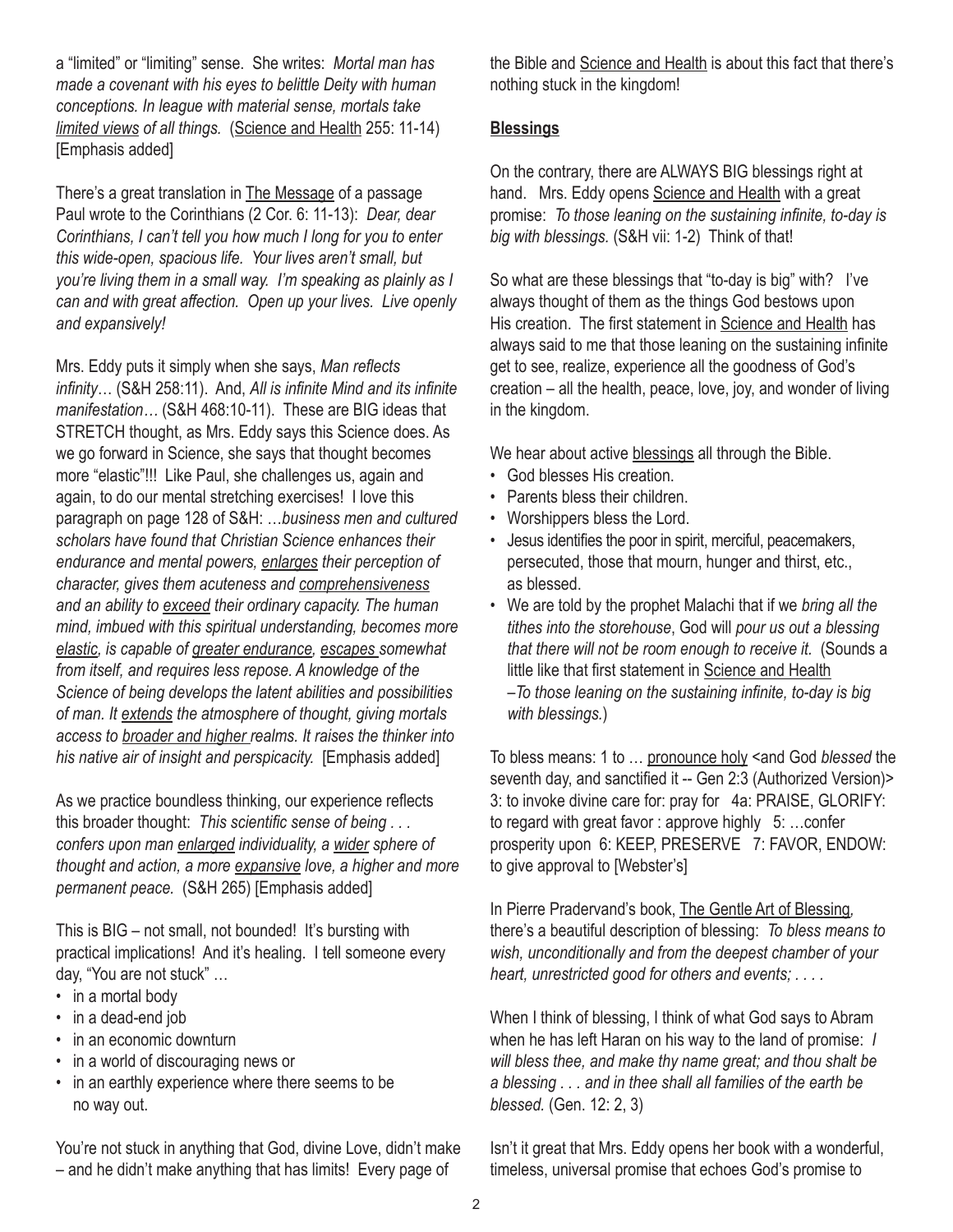Abram? *To those leaning on the sustaining infinite, to-day is big with blessings.*

But think about what Mrs. Eddy doesn't say in this statement. She doesn't say,

- To those thinking about (talking about, studying, admiring, etc.) the sustaining infinite … today is big with blessings.
- To those leaning on the sustaining infinite, tomorrow (or next week, or when the sun comes out, or when everything changes) will be big with blessings.
- To those leaning on the sustaining infinite, today might have a blessing or two in it.

She also doesn't say, to those leaning on the sustaining infinite, today is devoid of challenges.

### **Identity Challenge**

Jesus and those around him hear an amazing blessing loud and clear at his baptism: *You are My Son and I am well pleased with you.* Wow. That's big! So, what happens to this beloved Son, Jesus, right after he is baptized? Matthew's gospel tells us that he was led up of the Spirit into the wilderness (see chapters 4 & 5) where he was given an opportunity to prove who he was! I love this definition of the word "challenge" in the dictionary: "an order to halt and prove one's identity!" So a challenge makes us stop and prove our identity — that which never changes about us.

Jesus knew he was the son of God – that was what could never change about him – whether he was at the temple when he was 12, or healing during his three years' ministry, or on the cross at the crucifixion. And he stood by that confident knowing. His demonstration matched his ID.

What happens throughout his ministry involves a great promise to each of us! Immediately after meeting the challenge on the Mount of Temptations, he invites others to join him in what I call the "kingdom business." He SHOWS them that *the kingdom of heaven is at hand* by *healing all manner of sickness and all manner of disease among the people*. (Matt. 4: 17, 23) THEN he does something extraordinary. He goes up to a mountain and he tells them exactly how he does all that healing work! *And seeing the multitude, he opened his mouth and taught them* just how he sees the multitude! He sees them as blessed! Every one of them! He sees them as peacemakers, as merciful and meek. He sees them all as blessed and blessing. He saw them as the light of the world - as the salt of the earth. That's how he healed them all, no exceptions! He saw them as blessed in a very big way. And that seeing healed! Jesus didn't have a vision problem!

with smiley faces on them. He saw the poor in spirit, mourning, hungry, thirsty, and persecuted, as blessed, too. And he closes his Sermon on the Mount with a parable. Remember? The parable of the house built on the rock. (See Matt. 7: 24- 27) What happens to the house built on the rock of these teachings? The very same thing that happens to the house built on no foundation at all: *And the rain descended, and the floods came, and the winds blew, and beat upon that house;....* 

The sun did not shine on the house built on the rock all the time! The very same storms and challenges came to that house as the other. The only difference is that *…it fell not: for it was founded upon a rock.*

A few years ago, I got a call for help from a friend. Well, I'd had some interesting challenges that day, too – a number of things had seemed to go awry. But I had to laugh when inspiration came in these words: "It gets messy in the middle of demonstration!" It dawned on me that it got messy for Joseph when he was thrown in a pit and then a prison. I remembered a cartoon I'd seen of the children of Israel crossing the Red Sea. There was Moses, out front, responding to a complaint from his side-kicks, Aaron and Joshua, by saying, "Of course it's damp underfoot, but that seems like a petty complaint to make at a time like this!" Yep, it got messy for Moses. It got messy for Daniel. And for Shadrach, Meshach, and Abednego. It got messy for Elijah. It got messy for Jesus on the cross and for Paul when he was stoned and shipwrecked and imprisoned.

The kingdom business involves lifting thought above the "mess," listening for the voice of Truth, "leaning on the sustaining infinite," and rejoicing in the big blessing, no matter what!

I'm not advocating for the mess, but it's helpful to think about this. Why? Because sometimes we feel guilty in the midst of challenges. We are often good about not looking for physical causes, but we're not always so good about not looking for mental causes. We have a Bible Lesson twice a year on the subject, "**God the Only Cause and Creator**." Think about it. Had Jesus done anything wrong to be on the cross? Had Daniel done anything wrong to be in the lions' den?

John, the scribe of Revelation, is a great example. When he saw the new heaven and the new earth, when he heard the message, *I make all things new…write*, the picture of what was going on around him wasn't pretty. He was in prison – a cave with no window and a rock for his pillow. But that didn't stop him from seeing what God saw and hearing what God spoke; it didn't stop him from experiencing it and from writing about it in obedience to the command, despite what appeared so real to everyone else. In fact, it may have inspired him to

He also told them that those big blessings do not always come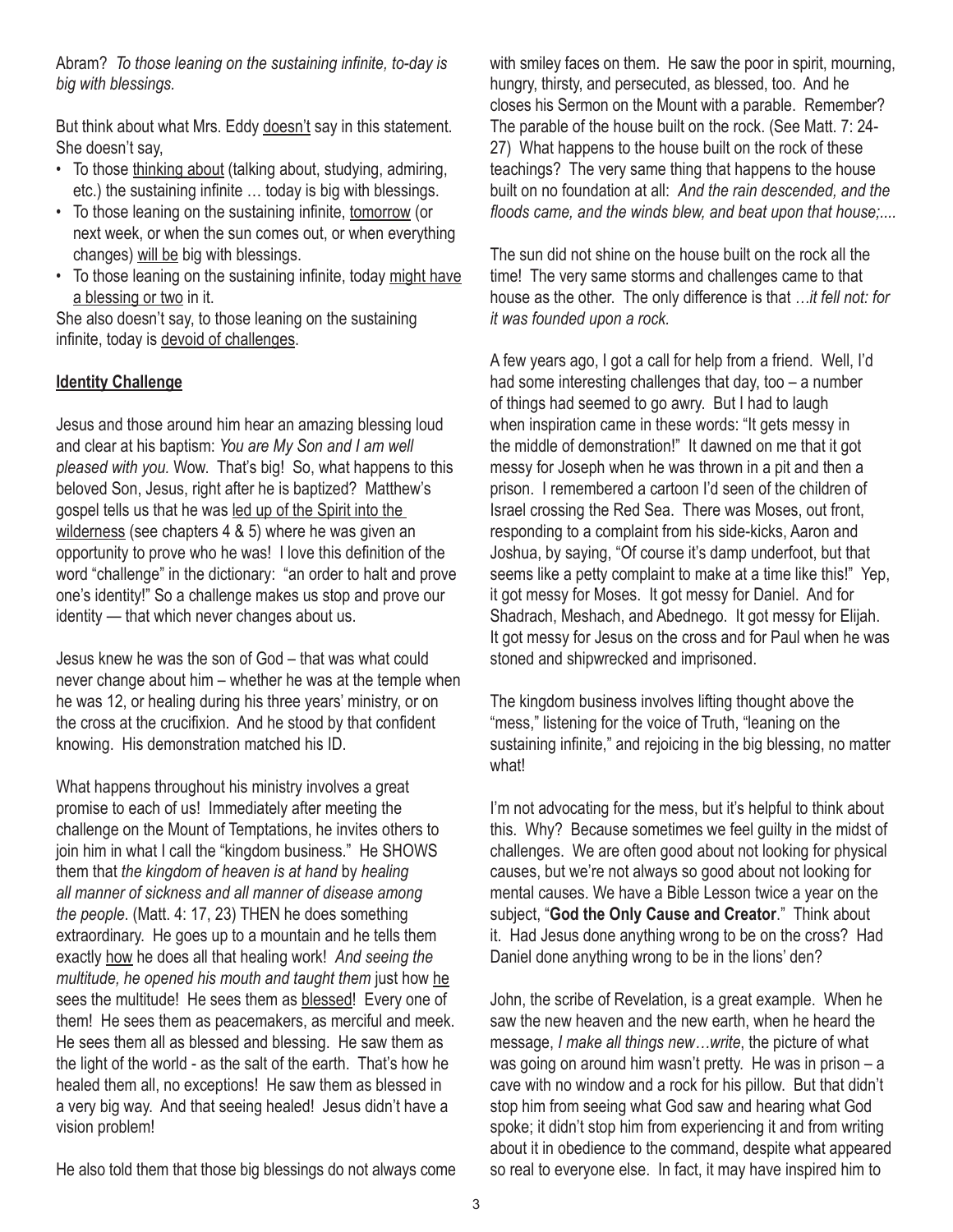look beyond all this to find and know and share with us what is forever – what is complete, perfect, true. And what is always at hand to celebrate – to be grateful for, to realize in healing demonstration.

This is BIG! And it has everything to do with Christian Science nursing.

## **Christian Science Nursing and Us**

I've learned more and more about BIG, thanks in large measure to being so involved with the ministry of Christian Science nursing. Christian Science nursing is BIG LOVE, BIG blessings, BIG thinking, BIG healing, and BIG spiritual growth. There's nothing limited or limiting about it. It's an important aspect of the kingdom business, and we're all going to get to practice it  $-$  in fact, it's so important that we must stretch to embrace it! But it's not for wimps, either.

The world looks at nursing through a peep hole, so its concept of nursing is very small, limited, and limiting. For example, the world thinks of nursing as something that's needed when there's a problem. It suggests that because nurses deal with people with problems, it must be discouraging or difficult work.

In Acts 17: 6, Paul and Silas are described as those *who turned the world upside down*. While it was not intended as a compliment, I think it's a great description of what we do as metaphysicians. And Mrs. Eddy has given us a model for nursing that turns the world's concept "upside down."

Christian Science nursing is freeing, healing, and promotes spiritual growth in a very big way. In a very real sense, nursing really has nothing to do with sickness, limitation, problems – except turning them upside down to reveal the truth of being!

Mrs. Eddy wrote some interesting things about her Church Manual in an article entitled, "Mental Digestion" in The First Church of Christ, Scientist, and Miscellany. Here's just a little part of what's in the article. You may know it, but listen to it anew with me, if you will*: Notwithstanding the sacrilegious moth of time, eternity awaits our Church Manual*. . . (My. 230:1).

The Manual will ALWAYS be there, she says. Forever.

The article continues: *This church is impartial. Its rules apply not to one member only, but to one and all equally. Of this I am sure, that each Rule and By-law in this Manual will increase the spirituality of him who obeys it, invigorate his capacity to heal the sick, to comfort such as mourn, and to awaken the sinner.* (My. 230: 9) [Emphasis added]

Interesting. ALL the rules and bylaws in the whole Church Manual are for EVERY member of The Mother Church – that means YOU and ME.

According to Mrs. Eddy, the bottom line is that there are spiritual demands in EVERY ONE of the bylaws, which increase our spirituality and put that spirituality to use. The Church Manual is a guidebook for our church family as workers in the kingdom business! It doesn't limit our work, but "invigorates" our capacity to heal, comfort, and awaken!!

We are the children of God. Spirituality is our forever nature. The Manual bylaws call forth that forever identity. It's clear that **A Rule for Motives and Acts** does this. And the **Daily Prayer**. And **Alertness to Duty**. And **God's Requirement** for *wisdom, economy, and brotherly love to characterize all the proceedings of the members of The Mother Church*. And so on….

But what about the bylaw for the **Christian Science Nurse** – Art. VIII, Sect. 31?

Some people don't think this bylaw belongs with all the rest. I've talked with long-time Christian Scientists who don't get why it's even in the Manual, much less what it has to do with them! It seems to them like a compromise, an admission that there might be things that can't be or aren't healed in CS, an indication that we need a fallback position. Some members think Mrs. Eddy put it in on a bad day, when she was discouraged about less than stellar healing work among her students; maybe even that it was an admission of failure on her part. They presume that …*eternity awaits our Church Manual* – with the decided exception of this bylaw, which they believe will not be needed once we've all reached the point of being able to heal instantaneously, and certainly once we've reached perfection!

But I am 100% sure that none of that is the case**!** Nursing is an aspect of reality. It's forever**.** Just listen to how the dictionary defines the verb, to nurse: Etymology: to nourish 3a: to promote the growth, development, or progress of 3b: to cultivate (a plant): to cause to develop 5: to hold in one's heart or mind 6: to hold or grasp carefully or firmly. Synonyms: CULTIVATE, NURTURE, FOSTER, CHERISH [Webster's]

How could any spiritual idea not nourish? Spiritual ideas ALWAYS promote growth and progress – that's the law of God! It's not possible to practice Christian Science without nursing – without cultivating, nurturing, cherishing, promoting progress, development.

Nursing is an aspect of all true being – of our identity. It's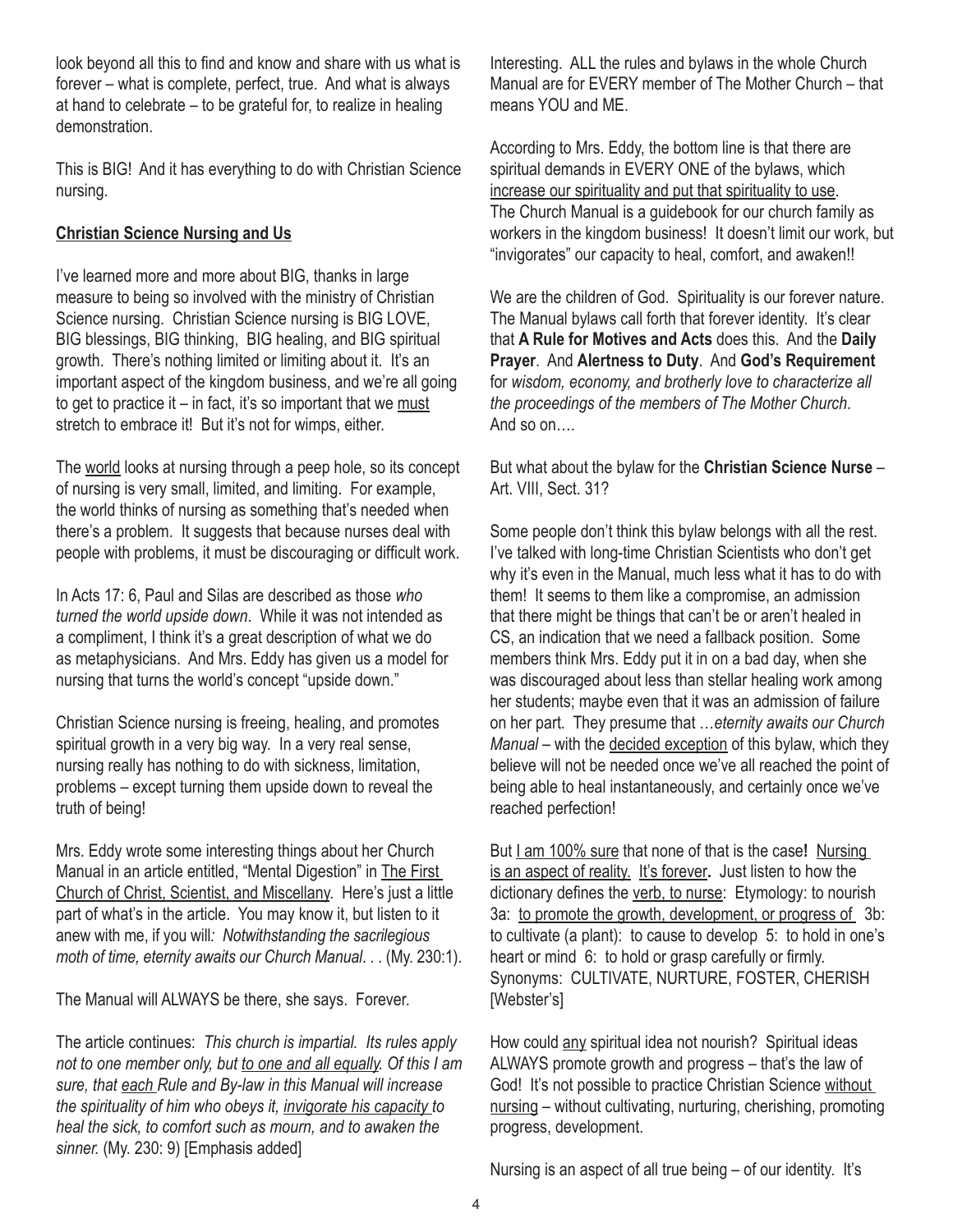forever. Every spiritual idea nurtures, blesses, promotes growth. Nursing is divinely natural and it ALWAYS accompanies reality, healing, and growth. No exceptions! I challenge you to look for it and find it  $-$  all around you! Then appreciate it – and watch it bless you!

Wherever there's healing, there's nursing. I've noticed that Jesus' healing work was always accompanied by or expressed as this BIG sense of nursing and the practical manifestation of it.

There are lots of examples of his nursing practice. He fed the multitudes; he told those who stood by in awe at the raising of Jairus' daughter, to "give her something to eat;" he pulled the disciples aside to give them rest; he taught them patiently, washed their feet, made sure Mary would be cared for after he was gone, returned after the resurrection to encourage the disciples to get out and do what he'd taught them to do and stayed with them until they were ready to do so. And there are many more examples of his nursing ministry.

Mrs. Eddy opens her chapter on **"**Christian Science Practice**"**  in Science and Health with six pages of discussion about this big concept of nursing as the essential foundation for one's healing practice, beginning with a foot-washing example – the woman who interrupts dinner to wash Jesus' feet at Simon's house. Take a look and see what's in those pages, including, *The tender word and Christian encouragement of an invalid, pitiful patience with his fears and the removal of them,*…(S&H 367:3) and *The poor suffering heart needs its rightful nutriment, such as peace, patience in tribulation, and a priceless sense of the dear Father's loving-kindness* (S&H 365:31). And consider how much our church and the world needs this nurturing Principle of Christian Science practice to be understood, lived, and demonstrated by each one of us! It takes practice, and it must undergird our healing work!

And, in the same chapter on "Christian Science Practice," she lists qualities requisite for nurses, identifying these qualities as *Aids in sickness* in the marginal heading: *The nurse should be cheerful, orderly, punctual, patient, full of faith, – receptive to Truth and Love* (S&H 395: 19). Do you see how each one of these qualities requires the practice of Christian Science and are required of every practitioner of this Science?

The problem is that the true concept of nursing has been hijacked. It's been redefined by mortal mind as a limited and limiting "job" of care-taking, rather than as the healing ministry that is reflected so clearly in the dictionary, Mrs. Eddy's bylaw, and in wonderful examples all through history. It's now associated pretty universally in world thought with taking care of sick people – when it's really about cherishing, promoting growth, holding in one's heart!

What's really illuminating is to see that the world's concept of "nursing" is "care" based. And the dictionary definition of "care" involves those very things that Mrs. Eddy says are in the elimination list for the nurse: *An ill-tempered, complaining, or deceitful person should not be a nurse* (S&S 395:17). Remember when Jesus said of Martha that she was *careful and troubled about many things*? (Luke 10:41)

Listen to this, straight out of the dictionary. The noun "care" comes from roots that mean "lament" and "to chatter". And here are the definitions: 1**:** suffering of mind : GRIEF, SORROW 2a: a burdened or disquieted state of blended preoccupation, uncertainty, apprehension or fear, and consideration of expedients 3: … attention accompanied by caution, pains, wariness, personal interest, or responsibility. Synonyms: SOLICITUDE, CONCERN, WORRY, ANXIETY: Care designates a troubled, preoccupied, or oppressed mental condition induced by responsibilities and duties or by doubts and apprehensions. [Webster's]

The verb "care" includes the definition to feel resentment or irritation.

Christian Science nurses – and that would include every one of us, because each rule and bylaw is for "one and all equally" – must be alert to the imperfect model of "care" as a counterfeit of nursing which the world is holding before our view!

We need to reclaim, redeem, and restore the right idea of nursing – and Mrs. Eddy is basically telling us this in her bylaw. We don't have to eliminate the word "care" from our vocabulary, but we do need to be alert to what we mean by it and how we use it. This helps us understand why Mrs. Eddy put the word "proper" in front of the word "care" in the bylaw for the CS Nurse:

**Christian Science Nurse**. SECT. 31. *A member of The Mother Church who represents himself or herself as a Christian Science nurse shall be one who has a demonstrable knowledge of Christian Science practice, who thoroughly understands the practical wisdom necessary in a sick room, and who can take proper care of the sick***.** (Church Manual 49:7) [Emphasis added]

Everything about this forever standard (remember, she said that *eternity awaits our Church Manual*), lifts us to what is forever, and calls forth our spiritual identity, that which never changes.

Animal magnetism has substituted a fake for the true concept it has hijacked. And we need to reclaim, redeem, and restore what's true about nursing. This will bless the entire world - in